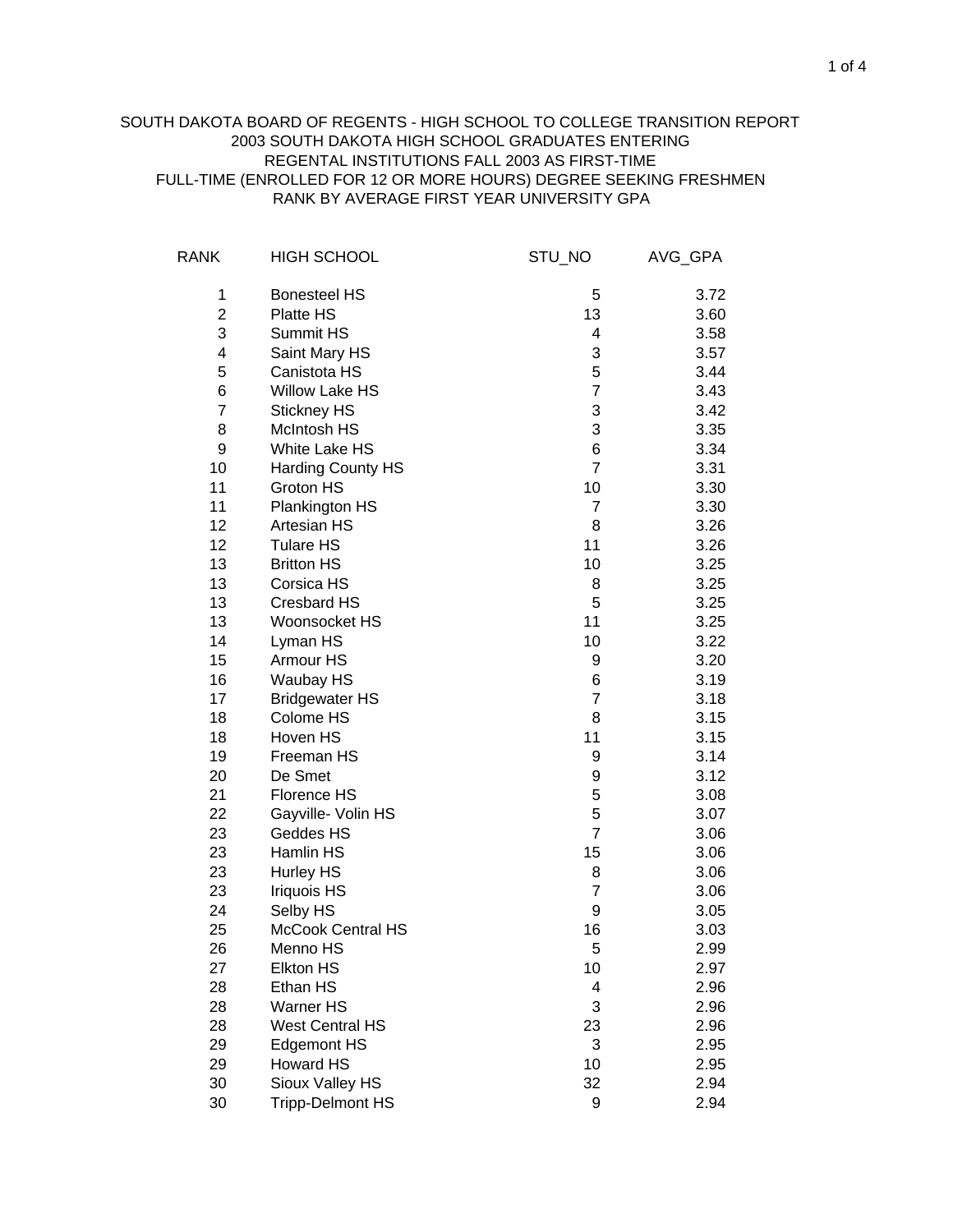| RANK | <b>HIGH SCHOOL</b>         | STU_NO         | AVG_GPA |
|------|----------------------------|----------------|---------|
| 31   | <b>Miller HS</b>           | 11             | 2.92    |
| 32   | <b>Marion HS</b>           | 7              | 2.91    |
| 33   | Mt. Vernon HS              | 5              | 2.90    |
| 33   | <b>Redfield HS</b>         | 20             | 2.90    |
| 34   | <b>Edmunds Central HS</b>  | 3              | 2.89    |
| 34   | Lake Preston HS            | 5              | 2.89    |
| 34   | Madison HS                 | 47             | 2.89    |
| 34   | <b>Wessington SPGS HS</b>  | 16             | 2.89    |
| 34   | Winner HS                  | 31             | 2.89    |
| 35   | <b>BowdleHS</b>            | 8              | 2.88    |
| 35   | Philip HS                  | 16             | 2.88    |
| 36   | Canton HS                  | 21             | 2.86    |
| 36   | Midland HS                 | 5              | 2.86    |
| 36   | Ogorman HS                 | 66             | 2.86    |
| 36   | <b>Timber Lake HS</b>      | 10             | 2.86    |
| 37   | <b>Milbank HS</b>          | 37             | 2.85    |
| 37   | <b>Watertown Senior HS</b> | 85             | 2.85    |
| 38   | Kadoka HS                  | 5              | 2.83    |
| 39   | <b>Beresford HS</b>        | 15             | 2.82    |
| 39   | Eureka HS                  | 9              | 2.82    |
| 39   | Flandreau HS               | 22             | 2.82    |
| 40   | <b>Elk Point HS</b>        | 12             | 2.81    |
| 40   | <b>Hot Springs HS</b>      | 17             | 2.81    |
| 40   | Irene HS                   | 8              | 2.81    |
| 41   | Lemmon HS                  | 6              | 2.80    |
| 41   | New Underwood Sch          | $\overline{7}$ | 2.80    |
| 42   | <b>Rosholt HS</b>          | 6              | 2.79    |
| 42   | Sisseton HS                | 17             | 2.79    |
| 42   | T F Riggs Senior HS        | 98             | 2.79    |
| 43   | <b>Wilmont HS</b>          | 14             | 2.78    |
| 44   | Faith HS                   | 12             | 2.77    |
| 44   | Garretson HS               | 5              | 2.77    |
| 44   | Harrisburg HS              | 23             | 2.77    |
| 44   | Parkston HS                | 24             | 2.77    |
| 45   | <b>Brookings HS</b>        | 78             | 2.76    |
| 45   | Gregory HS                 | 15             | 2.76    |
| 45   | <b>Herried HS</b>          | $\overline{7}$ | 2.76    |
| 46   | Custer HS                  | 17             | 2.75    |
| 46   | <b>Wagner Community HS</b> | 12             | 2.75    |
| 47   | Oldham-Ramona HS           | 10             | 2.74    |
| 47   | Roosevelt HS               | 111            | 2.74    |
| 47   | <b>Tri-Valley Senior</b>   | 24             | 2.74    |
| 48   | <b>Emery HS</b>            | 6              | 2.72    |
| 48   | Langford HS                | 5              | 2.72    |
| 48   | <b>SF Christian</b>        | 5              | 2.72    |
| 49   | <b>Brandon Valley HS</b>   | 40             | 2.71    |
| 49   | Spearfish HS               | 49             | 2.71    |
| 50   | Washington SR HS           | 102            | 2.70    |
| 51   | Colman HS                  | 10             | 2.68    |
| 52   | Aberdeen Central           | 79             | 2.67    |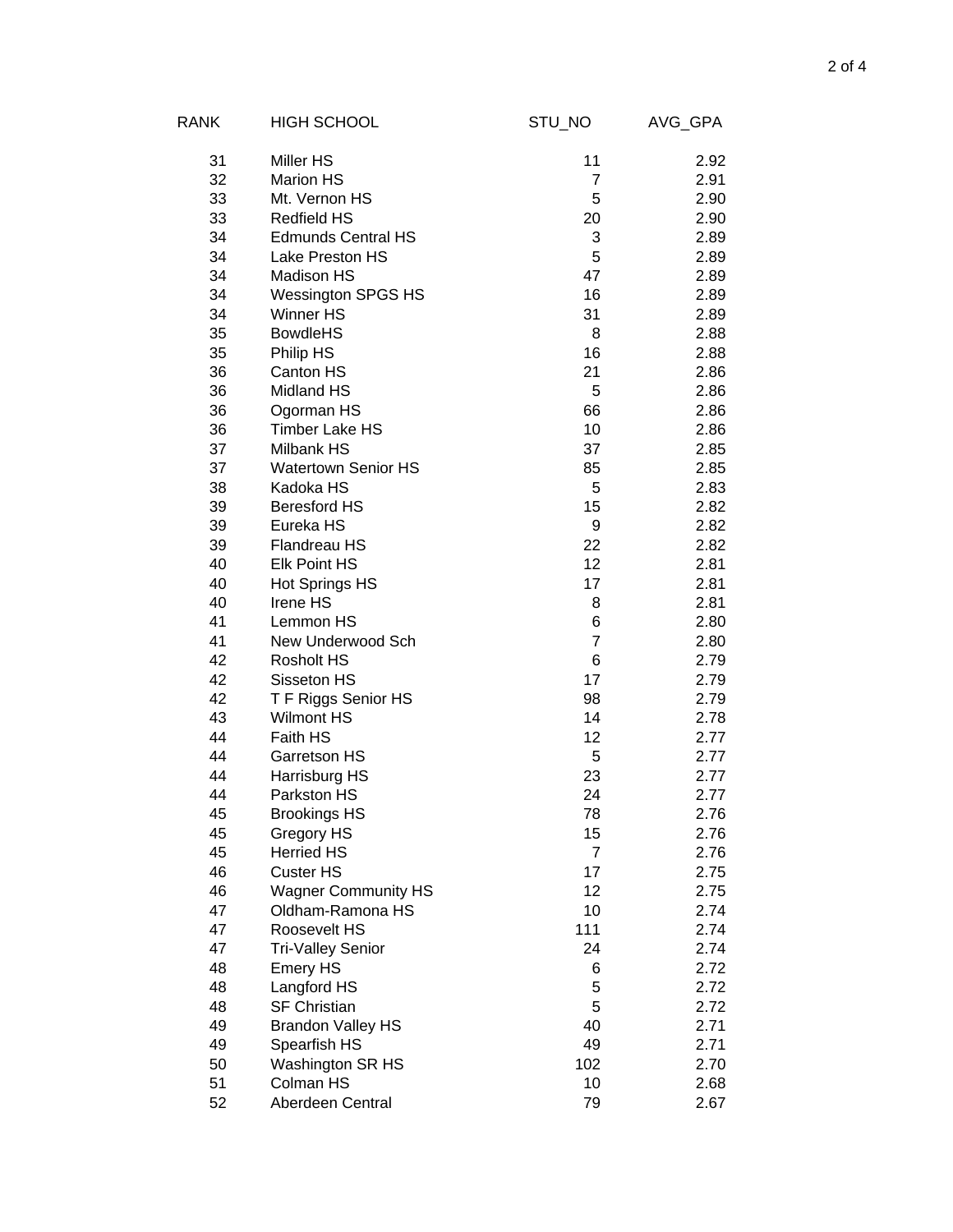| RANK     | <b>HIGH SCHOOL</b>       | STU_NO         | AVG_GPA      |
|----------|--------------------------|----------------|--------------|
| 52       | Chamberlain HS           | 15             | 2.67         |
| 52       | Dell Rapids HS           | 20             | 2.67         |
| 52       | Scotland HS              | 16             | 2.67         |
| 53       | Bon Homme HS             | 17             | 2.64         |
| 53       | Doland HS                | 9              | 2.64         |
| 53       | <b>Grant-Deuel HS</b>    | 6              | 2.64         |
| 53       | Parker SH                | 11             | 2.64         |
| 54       | Alcester-Hudson HS       | 4              | 2.63         |
| 54       | Ipswich HS               | 10             | 2.63         |
| 54       | Lincoln HS, SF           | 89             | 2.63         |
| 54       | Mobridge SH              | 13             | 2.63         |
| 54       | <b>Webster HS</b>        | 16             | 2.63         |
| 55       | Wall HS                  | $\overline{7}$ | 2.62         |
| 55       | Yankton HS               | 56             | 2.62         |
| 56       | <b>Estelline HS</b>      | 5              | 2.61         |
| 56       | <b>Stevens HS</b>        | 130            | 2.61         |
| 57       | <b>Belle Fouche HS</b>   | 21             | 2.60         |
| 57       | <b>Bennett County HS</b> | 5              | 2.60         |
| 57       | Pollock HS               | 3              | 2.60         |
| 58       | <b>Baltic HS</b>         | 8              | 2.58         |
| 58       | Roncalli HS              | 27             | 2.58         |
| 59       | Lennox HS                | 41             | 2.57         |
| 60       | Faulkton HS              | 11             | 2.56         |
| 61       | <b>Vermillion HS</b>     | 43             | 2.55         |
| 62       | Deuel HS                 | 15             | 2.54         |
| 63       | Voborg HS                | 9              | 2.53         |
| 64       | Rapid City Central       | 117            | 2.52         |
| 65       | Douglas HS               | 17             | 2.51         |
| 65       | Huron Senoir HS          | 55             | 2.51         |
| 65       | <b>Mitchell HS</b>       | 58             | 2.51         |
| 65       | Newell HS                | 11             | 2.51         |
| 66       | <b>Sturgis HS</b>        | 77             | 2.50         |
| 67       | <b>Chester Area HS</b>   | 10             | 2.49         |
| 67       | Cheyenne E B HS          | 6              | 2.49         |
| 67       | Leola HS<br>Avon HS      | 4<br>8         | 2.49         |
| 68<br>68 | <b>Highmore HS</b>       | 6              | 2.47<br>2.47 |
| 68       | St Thomas Moore          | $\overline{7}$ | 2.47         |
| 69       | Clark HS                 | 11             | 2.46         |
| 70       | Hanson HS                | 8              | 2.45         |
| 70       | <b>Todd County HS</b>    | 8              | 2.45         |
| 71       | <b>Frederick HS</b>      | 3              | 2.44         |
| 72       | <b>Stanley County HS</b> | 10             | 2.41         |
| 73       | Northwestern HS          | 10             | 2.39         |
| 74       | Lead HS                  | 16             | 2.38         |
| 75       | <b>Wolsey HS</b>         | 3              | 2.35         |
| 76       | Deubrook HS              | 10             | 2.33         |
| 76       | White River HS           | 5              | 2.33         |
| 77       | Gettysburg HS            | 3              | 2.31         |
| 77       | Kimball HS               | 12             | 2.31         |
|          |                          |                |              |